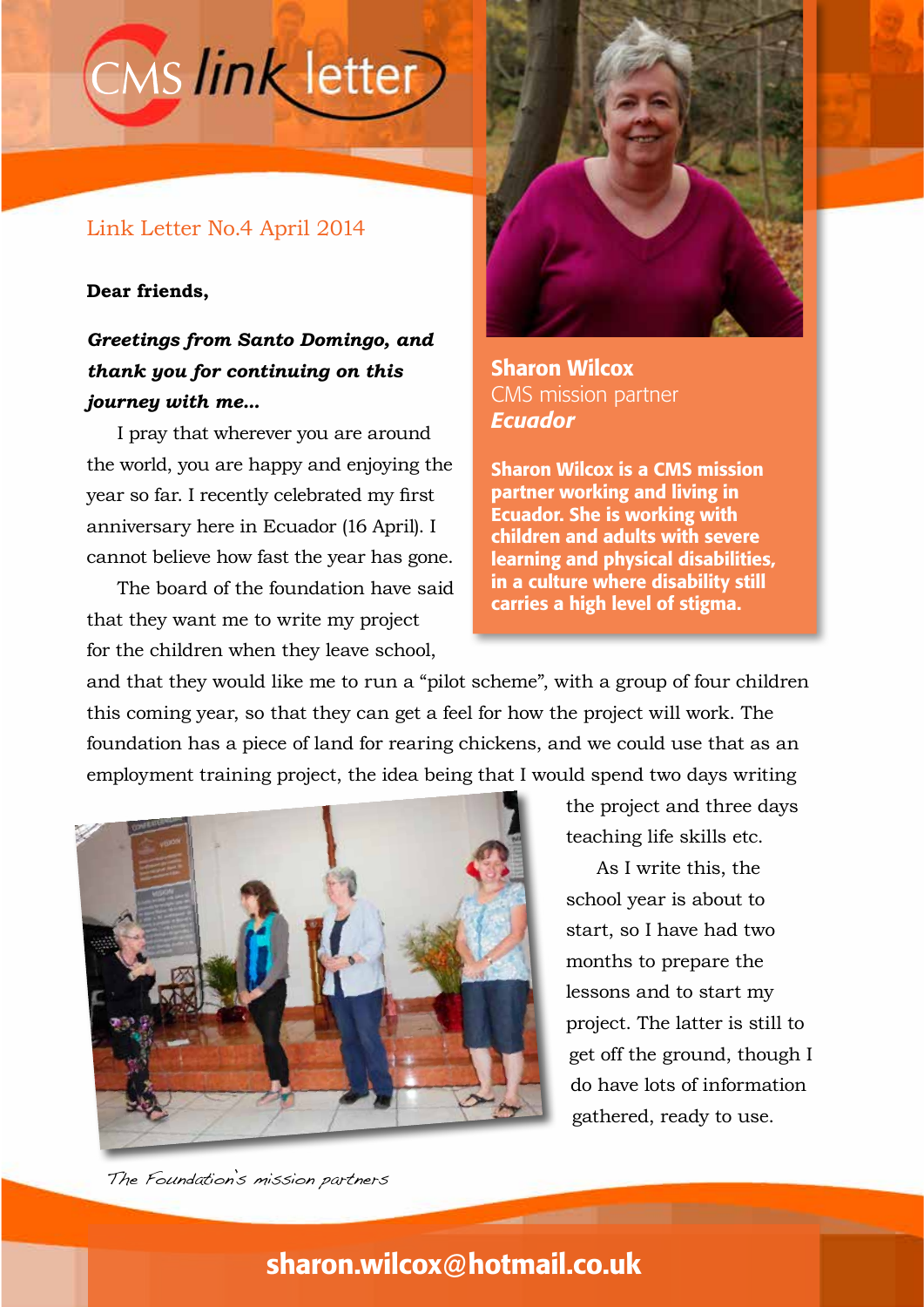Since my January link letter, we have had the opportunity to take the children to the 911 emergency call centre, where they learned a bit about what happens if they ring 911. I think, however, that the highlight for them was the balloon they were given at the end, and the ride in a bus.

On 17 February we had our end of year celebration, and the children had the opportunity to sing for everyone. Jill Ball (CMS mission partner and founder of the Foundation) was also



Trip to 911

able to thank people for their contribution to the work of the Foundation. It was a chance to say "goodbye" to Dorothea before she headed back to Germany, and to Jennifer who had been over from the UK, for a couple of weeks, to do an evaluation of the school. The week before she left, Dorothea and I were able to go to a place called Loja for three days. The journey from Santo Domingo cost £9 and took 15 hours, in a bus! It was not the most comfortable journey but, as it was overnight, we did get some sleep. One of the places we visited was a park, with miniature versions of some of the world's most famous structures, including Big Ben and the Eiffel Tour... totally unexpected in the south of Ecuador!



Latin Link America team

In February too, I was asked to represent CMS at the Latin Link International Assembly, which is held in South America every four years. This year it was in Quito, hosted by the Latin Link Ecuador team. These are the folk who provide me with pastoral support, as there are no other CMS partners here (except when Jill visits). I am very grateful to all of them. I was able to have a table in the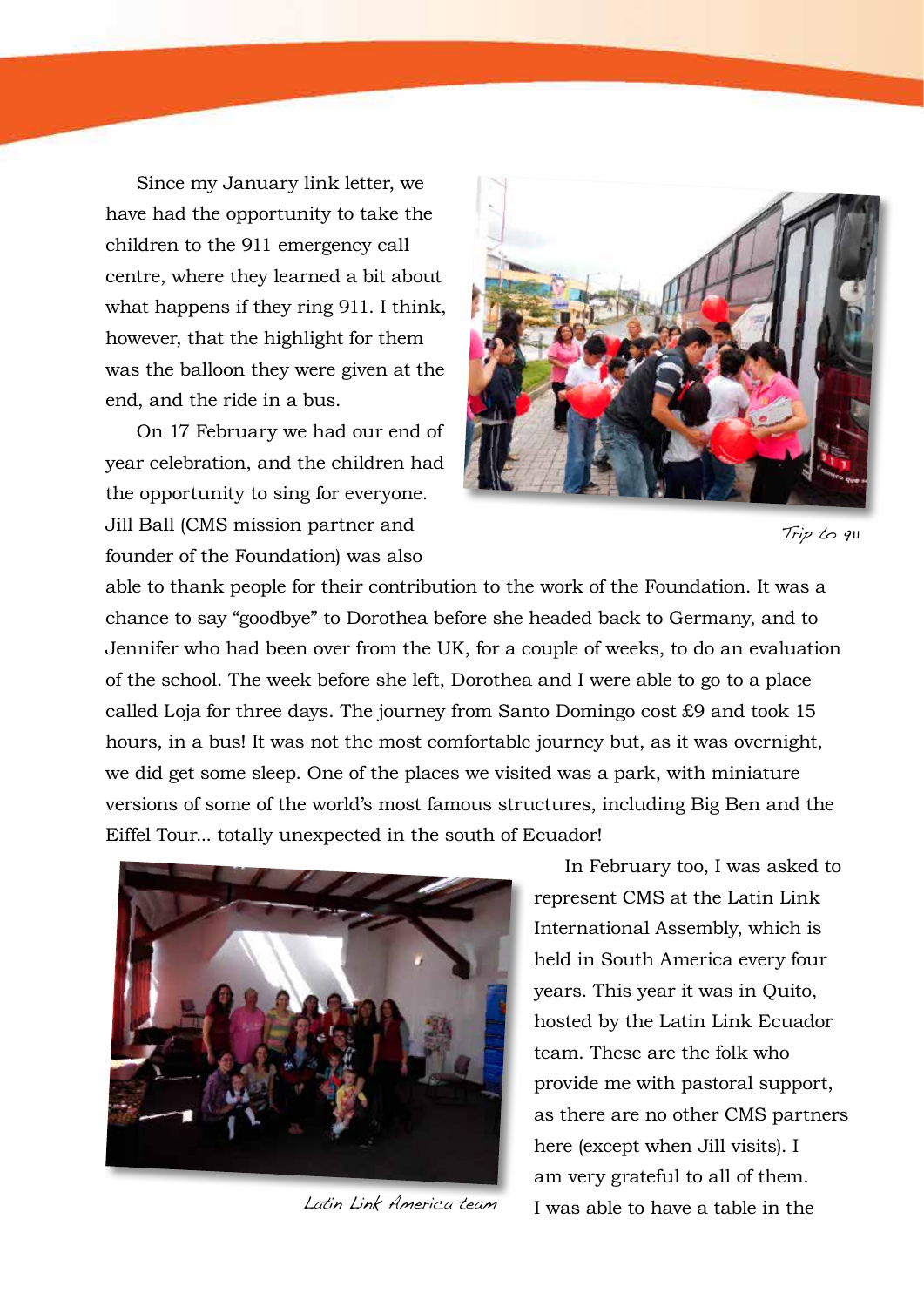

Last day of term...

"Market Place" to sell some of the things made by the women in Santo Domingo, who are supported by the Foundation. I raised \$200 (£125) for them, which was really good. I am also grateful for the opportunity to meet some wonderful people, and to enjoy great fellowship and teaching over the course of the six days.

Luzcelli, the new

director of the school and women's work projects, has started her role, and has begun to put a more "Latino" emphasis on the way things are done, which should put things in a more relevant context. However, this has an impact for me, as anyone teaching their own class has to have a "*titulo*" (title= professional qualification) – which I do not have for teaching. Therefore, I will probably only be able to take a group for 1.5 hours each day. This will mean that the "pilot scheme" for my project will not be possible in the way that I had envisaged, but I will be able to teach some life skills in a more basic format. This has been a challenge for my lesson planning, and also means that we will not have time for the employment training with the chickens. (Sigh of relief... how do you rear chickens?).

Thanks to generous donations from the UK and USA, the Foundation now has another worker for the Women's Project, so this work is expanding all the time, and they are also looking to employ a fourth teacher for the school. I have also received a donation from supporters to buy a wheelchair for the school, which will be really useful.

As Jill Ball seeks to "retire", it is good to see that God still has plans to progress the work that she started here, and that there is a Latin American director to oversee things – all answers to prayer. Jill has also decided that she will continue to promote the Foundation around the world, so for now, I will not